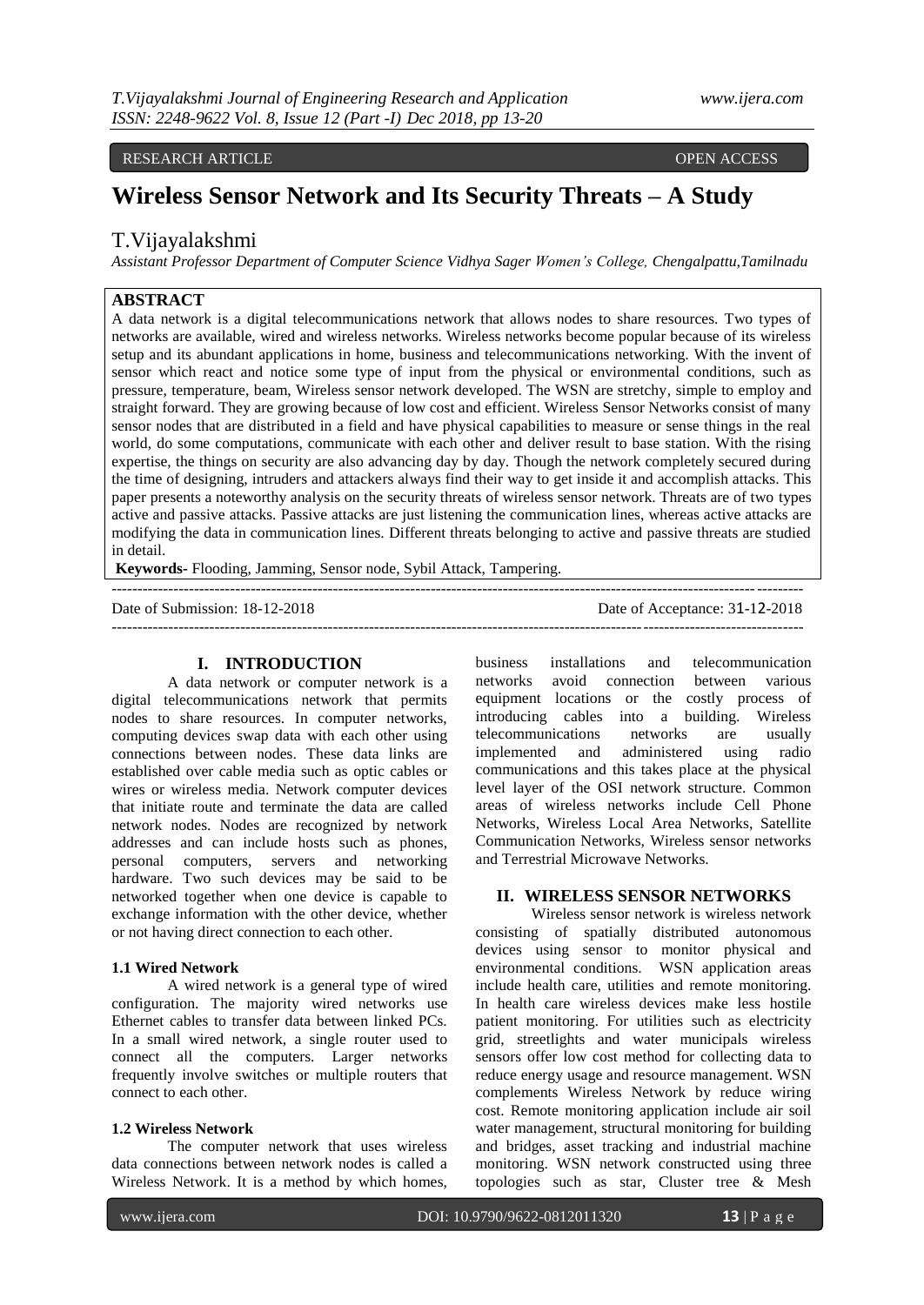topologies [1, 2]. In Mesh topology, networking all nodes lend a hand to distribute data among each other. A cluster tree topology is a unique case of tree topology in which a parent with its children is called a cluster. Every cluster is recognized by a cluster Identity number. In star topology, each host is coupled to a central hub. In simplest figure solitary central hub acts as a channel to send out messages.

# **III. COMPONENTS OF WIRELESS SENSOR NETWORK**

Wireless Sensor Network is a hardware and software package that typically consists of four parts that are Sensor field, Sensor Node, Sink, Task Manager.

## **3.1 Sensor Node**

A sensor node is a node in a sensor network that gathers sensory information performs some processing and communicating with other connected nodes in the network. Sensor node is also called as mote. A node is not always a mote but mote is a node. The main parts of sensor node are a Microcontroller, Transceiver, External Memory, Power Source and one or more Sensors.

## **3.1.1 Controller**

The controller processes data, controls the functionality of other components and performs tasks in the sensor node. Most common controller is a microcontroller. A microcontroller used in many embedded systems such as sensor nodes because of its flexibility to connect to other devices, low cost, low power consumption and ease of programming.

## **3.1.2 Transceiver**

Sensor nodes use ISM band, which gives spectrum allocation, free radio and global availability. The possible choices of wireless transmission media are laser, Radio Frequency and infrared. WSNs use license-free communication frequencies: 915 GHz, 2.4 GHz, 433, 173 and 868. Features of transmitter and receivers combined into a single device called a Transceiver.

#### **3.1.3 External memory**

Flash memories that if off-chip RAM. It used due to their storage capacity and cost. Memory requirements are application dependent. Two categories of memory are: user memory used for storing application related or personal data, and program memory used for programming the device.

## **3.1.4 Power source**

The sensor node consumes power for communicating, sensing and data processing. Extra energy is required for data communication than any

other process. The energy fee of transmitting 1 Kb a distance of 100 meters is roughly the same as that used for executing 3 million instructions by a 100 million instructions per second/W processor. Power is stored either in capacitors or batteries. Batteries (rechargeable and non-rechargeable) are the key source of power supply for sensor nodes. Current sensors are able to renew their energy from Solar energy sources, Thermo generator differences, or Vibration powered generator .Two power saving policies used are Dynamic Voltage Scaling (DVS) and Dynamic Power Management(DPM) . DPM preserves power by closing down parts of the sensor node which are not currently used or active. A DVS method varies the power levels in sensor node based on the non-deterministic workload. By changing the voltage along with the frequency, it is probable to obtain quadratic reduction in power consumption.

#### **3.1.5 Sensors**

Sensor act as module, device or subsystem used to sense actions or changes in its environment and send the information to other electronics, frequently computer processors. A sensor is constantly used with other electronics, simple as a light or as complex as a computer. Sensors used by wireless sensor nodes to capture data from their environment. Since wireless sensor nodes are normally very tiny electronic devices, they can only be prepared with a limited power source of less than 0.5-2 ampere-hour and 1.2-3.7 volts.

Sensors are classified into three categories: passive, narrow-beam sensors; passive, omnidirectional sensors; and active sensors. Without actually manipulating the environment by active probing, passive sensors sense the data. The energy is needed only to amplify their analog signal, so that it is called self-powered. Active sensors actively explore the environment, for example, radar sensor and they require uninterrupted energy from a power source. Narrow-beam sensors have a well defined notion of direction of measurement, alike to a camera. Omni directional sensors have no notion of direction in their measurements. Many theoretical works on WSNs utilizes passive, omnidirectional sensors. Each sensor node has a certain area of coverage for which it can accurately and reliably report the particular quantity that it is monitoring. Several sources of power consumption in sensors are: conversion of physical signals to electrical ones and signal sampling, signal conditioning, and analog-to-digital conversion. Spatial density of sensor nodes in the field can be as high as 20 nodes per cubic meter.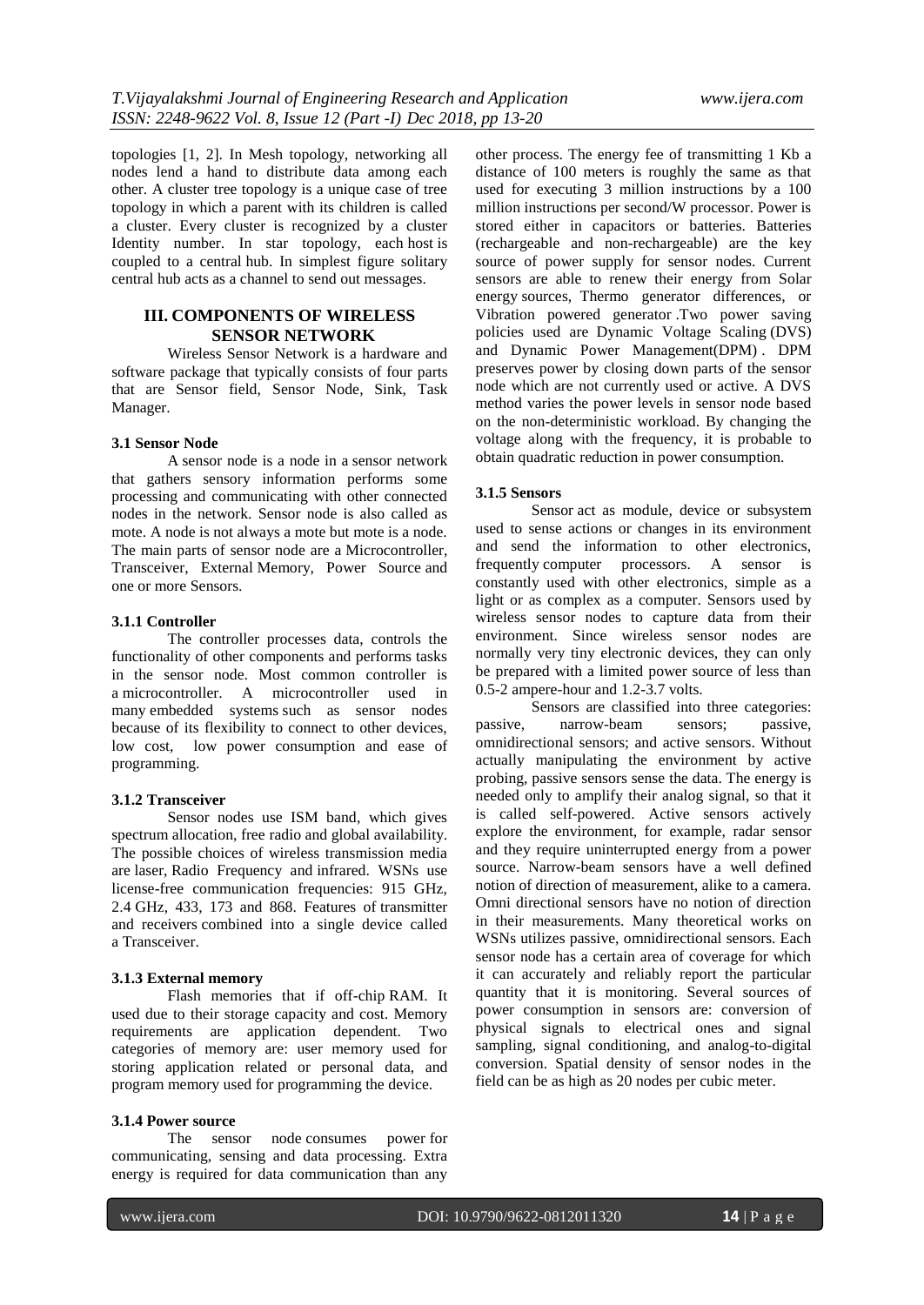

**Fig 1. Sensor Node [1]**

The components of sensor node are represented in fig 1. It consists of microcontroller, transceiver, power source, external memory, ADC and sensors. ADC gets signals from sensors. Power supplied to microcontroller.

## **3.2 Sensor Field**

Sensor field is an area in which the nodes are placed. Wireless sensor node is frequently placed in difficult to reach out location. Each sensor node has a definite area of coverage for which it can reliably and precisely report the specific quantity that it is detecting.

#### **3.3 Sink**

A sink also known as data aggregation points is a sensor node, which receives, process and store data from the other sensor nodes.

## **3.4 Task Manager**

The task manager also called as base station. It is a centralized point of control within the network, which mine information from the network and distribute control information back into the network. The base station is either a workstation or a laptop.



**Fig 2. Components of Wireless Sensor Network**

Fig 2 describes the component of Wireless sensor Network. The area that covers sensor nodes is termed as sensor field. Task manager connected to sensor nodes through internet and intermediate Base station.

## **IV. WIRELESS SENSOR NETWORK ARCHITECTURE**

The OSI architecture Model followed as the most common WSN architecture. The WSN architecture includes five layers and three cross layers. Mostly sensor network require five layers, namely application, transport, network, data link & physical layer. The three cross planes are mobility management, power management and task management. These layers are used to complete the network and make the sensors work together to achieve complete efficiency of the network**.**



**Fig 3. Wireless Sensor Network Architecture**

Fig 3 represents the architecture and communication in Wireless Sensor Network with the Open System Interconnections layers and three management layers for task, mobility and power management respectively.

- **4.1 Application Layer:** The application layer offers software for numerous applications that convert the data in a clear form to find positive information and is liable for traffic management. Sensor networks arranged in abundant applications in different fields such as agricultural, military, environment, medical, etc.
- **4.2 Transport Layer:** The function of this layer is to deliver jamming avoidance and consistency. The transport layer is precisely needed when a system is planned to contact other networks. Providing a consistent loss recovery is more energy efficient so that TCP is not fit for WSN. In general, Transport layers can be separated into Event driven, Packet driven. Popular protocols in the transport layer are PORT (Price-Oriented Reliable Transport Protocol, STCP (Sensor Transmission Control Protocol) and PSFQ (pump slow fetch quick).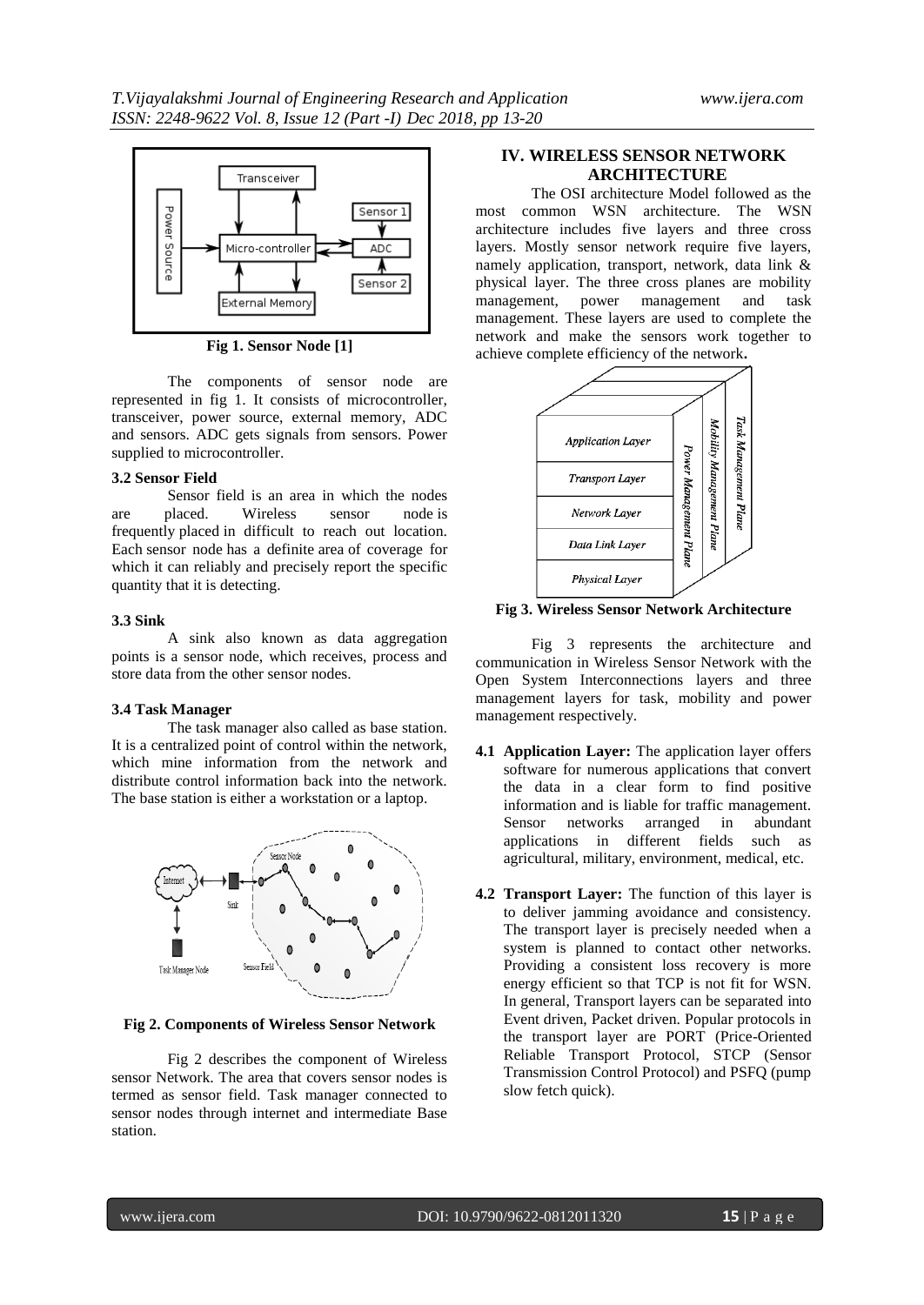## **4.3 Network Layer**

The main function of the network layer is routing, power conserving, partial memory, buffers, and sensor don't have a universal ID and have to be self-organized. There are a lot of on hand protocols for this network layer, they can be separate into flat routing and hierarchal routing or can be separated into time driven, query-driven & event driven.

## **4.4 Data Link Layer**

The data link layer is responsible for multiplexing data frame detection, data streams, MAC & error control, confirm the reliability of point–point (or) point– multipoint.

## **4.5 Physical Layer**

The physical layer provides a circumference for transferring a stream of bits above physical medium. This layer is liable for the selection of frequency, signal detection, generation of a carrier frequency, data encryption & Modulation. IEEE 802.15.4 is suggested as typical for wireless sensor network with low power consumption, cost, density, the range of communication to improve the battery life. CSMA/CA is used to support peer to peer & star topology.

# **V. SECURITY FUNDAMENTAL OF WSN NETWORK**

In wireless sensor network the security is more challenging. Wireless sensor network and its applications are attacked by Intrusions and other attacks to interrupt the characteristics it serves. Wireless sensor network is frequently provided to the remote areas. Since sensor networks are commonly used in remote areas and in those areas, the operation of the network is left unattended, and unmonitored regularly that help the intruders to make an easy target for large attacks, unauthorized access and tempering. Sensor nodes have to negotiate with attacks due to resource tapered activities and operating in insensible surroundings also difficult to differentiate security violations from node failures. Problems are also created in mitigating link qualities and overall shut down of the network. These resource restrictions need security mechanisms that are designed for WSN applications, so that the limited resources can be used proficiently.

To maintain the wireless network secured, protect it from unauthorized access or unintended uses. There are three vital services for the security mechanisms are Confidentiality, Integrity and Availability are defined by The CIA security model [4]. Confidentiality defines that any illegal access to the network must be banned. Only consistent node of the network can access the resources. Integrity describes that a message must reach from sender to receiver without modification or changing. Sensitive

information must not be changed or accessed by unauthorized individual.



**Fig4. Different types of attacks in CIA model**

Availability guarantees all time uninterrupted access to the network for the legitimate nodes. Fig 4 shows some common attacks in CIA model. To prevent the greeting of a message by an unauthorized individual which is called Eavesdropping, suitable confidentiality procedure can be followed.

A Man-in-the-middle attack is when an unauthorized person receives a message from the sender then alters it before sending to the receiver. The authorized receiver never knows where the message came from and what occurs on transmission. Denial-Of-Service attack explains to an intruder's effort to interrupt the transmission or service that a sender provides to its receiver. Away from these three attacks of CIA model, authentication is another important term of establishing or confirming the identity of a user or a station, verifying that a data arrived from authorized user. Digital signature supports both authentication and acknowledgement of receiving the data to the proper receiver. Each communication network possesses its own way of integrity, confidentiality and availability. Security of network also relates with cryptography. The encryption-decryption techniques applied for the usual wired networks are not appropriate for wireless sensor networks [2, 3].

## **5.1 Security Threats in WSN**

Wireless networks are vulnerable to security attacks because of the broadcast nature of the transmission medium. In addition, as WSNs nodes are unfriendly unsafe which are physically unprotected because of location adds an extra vulnerability to security. It's actually difficult and complicated to manage each node and defend them, when a sensor network is really outsized. Different types of security threats are always formed by the attackers to make the WSN system unsteady and unstable [5]. Two main types of attacks that an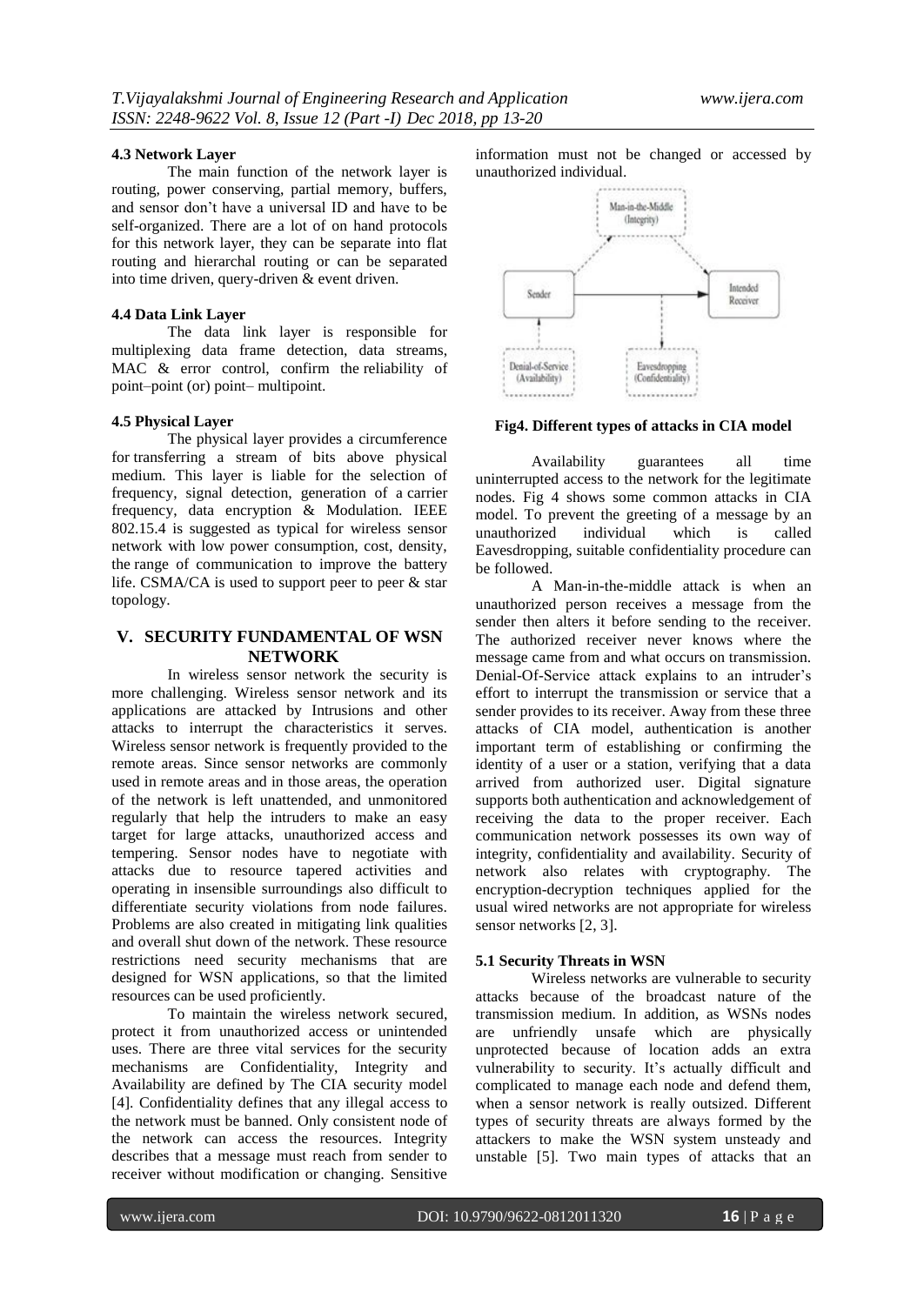intruder may adopt are (i) Passive attacks and (ii) Active attacks.

#### **5.1.1 Passive Attacks**

These attacks are refers to just listening the communication. An intruder watches the communications silently but do not make any changes in communication [6]. But, these attacks are normally beginning arrangements before the active attacks. This is mostly an attack against privacy. Eg. Eavesdropping, Traffic Analysis etc

#### **(i) Eavesdropping**

This is very frequent violence against privacy. By prying to personal data, an attacker simply learn the content of communication. When traffic delivers control data about configuration of sensor network, which consist of hypothetically thorough information, snooping or eavesdropping behave more efficiently against confidentiality.

## **(ii) Traffic Analysis**

Messages transferred over the network are vulnerable yet if they are encrypted. There is a big opportunity that someone can analysis the patterns of communication. Sensor activities can possibly expose sufficient information to let an enemy to cause malicious harm to the wireless sensor network.

## **5.1.2 Active Attacks**

Active attacks are referred to the modifying messages and genuine data steam or generating the false data in communication. An intruder may change the communicating messages, repeat old data streams or remove some selected part of important messages of communication.

## **(i) Replay Attack**

It usually involves inactive imprisonment of the data unit and its succeeding retransmission to generate an unauthorized consequence [7, 8].This is carried out by an adversary or by an originator who interrupts the information and retransmits it.

## **(ii) Selective Forwarding**

In this type of attacks, malicious systems act as the normal systems and drop selected packets. In selective forwarding attack, selection of the dropping nodes can be random.

#### **(iii) Node Replication**

In Node Replication attack, an intruder makes special easily affordable wireless sensor nodes and tricks entire network into accommodating them like the authentic nodes [9]. Node replication is hard to detect without centralized monitoring.

## **(iv) Masquerade Attack**

This attack refers to the practice of a fake personality to gain the illegal access to any personal computer.

#### **(v) Rushing Attack**

A most modern threat that usually results in the denial-of-service (DoS) when utilized against all preceding network Routing practices. Attackers give out the malicious messages very quickly to authentic messages that reach later [10].

## **(vi) Modification of Messages**

It is an attack where an attacker modifies or deletes the content of wireless network communication. In this attack, some piece of information is altered or real messages are delayed or recorded to produce an unauthorized effect [11].

| Tadie 1. Security Attacks |                                 |
|---------------------------|---------------------------------|
| <b>Passive attacks</b>    | <b>Active attacks</b>           |
| Traffic analysis          | DoS attacks                     |
| Eavesdropping             | Masquerade Attack               |
|                           | Replay Attack                   |
|                           | Selective Forwarding            |
|                           | <b>Node Replication</b>         |
|                           | <b>Wormhole Attack</b>          |
|                           | Sybil Attack                    |
|                           | <b>Modification of Messages</b> |
|                           | Sink Hole Attack                |
|                           | <b>Rushing Attack</b>           |

**Table 1. Security Attacks**

## **5.1.3 Network Based Attacks**

The two chief types of network base attacks are layer based attack and protocol based attack. These attacks frequently work on information during transmission time. These attacks also depart from the protocol.

## A) **Application Layer Attacks**

This layer gears the services seen by users. Important application in WSN is time synchronization and data aggregation. Data aggregation sends data gathered by sensors to base station and time synchronization synchronizes sensor clocks for co-operative operations[12].

## **(i) DoS Attack**

Denial of service (DoS) attacks is done by overwhelming targeted server by putting extra traffic than the server's maximum processing limit. DoS attack is naturally performed by overwhelming the targeted node with excessive requests to overload the systems and stops all or some legitimate requests from being answered. The scheme of WSN devices normally favors reduced cost over enlarged capabilities. These vital features of sensor network devices make them susceptible to DoS attacks.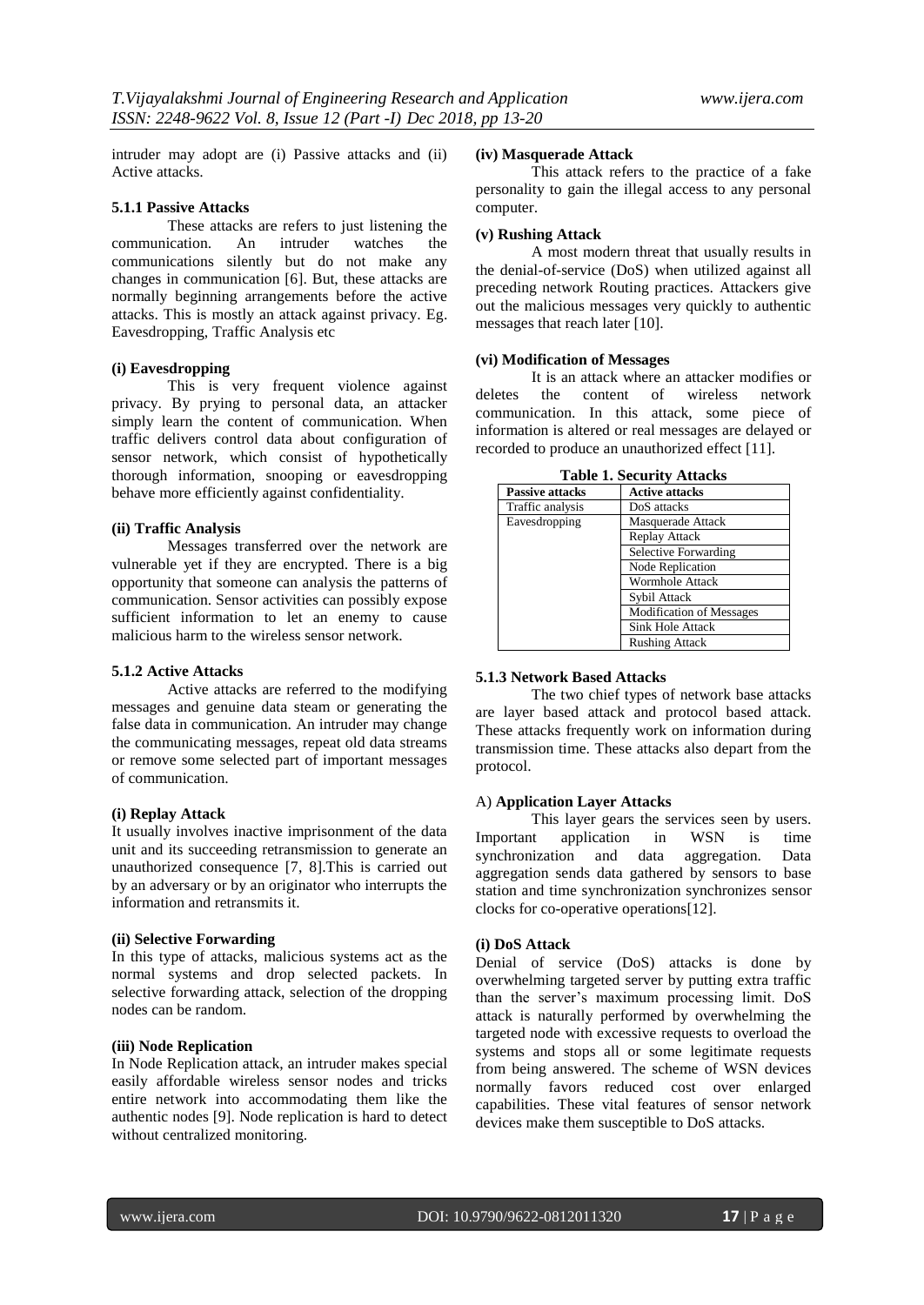#### **(ii) Cloning attacks**

In this attack the adversaries attacks a sensor node and deploys unlimited number of clones in the sensor network. Since these clones have unlimited access to the sensor network likes keys, legitimate IDs, other security credentials, etc. it can deploy itself into the sensor network operations similar to the legitimate node. If these clones are undetected then the sensor network is open to attackers, and making it extremely vulnerable.

#### **B) Transport Layer Attacks**

The aim of Transport layer protocols in WSN contain setting up of end-to-end connection, endto-end flow control, reliable delivery of packets, congestion control, and clearing of end-to-end connection. The mobile node is susceptible to the classic SYN flooding attack or session hijacking attacks. However, a WSN has an advanced channel error rate. Main attack in transport layers is flooding attack.

#### **i) Flooding Attack**

This is a Denial of Service (DoS) attack that destroys the entire network by flooding with large amount of traffic. Since the server is flooded with connections that cannot be completed, servers memory is completely occupied and letting its buffer to get full. Hence no further connections can be made, and thus resulting in a Denial of Service

#### **C) Network Layer Attacks**

Network layer is answerable for locating calculating ideal path to destination, by tampering with routing services such as replicating data packets and modifying routing information. Invaders can fail communication in WSN. Some attacks in Network are Hello flood, Wormhole Attack, Sybil Attack, Sink Hole Attack.

## **(i) Hello Flood**

In this attack an intruder sends HELLO packets to adjacent nodes informing them the survival of its own so that it can obtain and send them information packets.

## **(ii) Wormhole Attack**

This is mostly a very severe attack in which an intruder records the stream of bits or packets at specific position in wireless network and channels those to some other locations. Capturing and retransmitting of bit streams or packets could be done in choosy manner [12]. Wormhole Attacks usually used with the eavesdropping or selective forwarding attacks. Detection is relatively problematic when used in combination with Sybil attack.

# **(iii) Sybil Attack**

In these attacks, a node presents as several duplicate nodes using the identities of other authentic nodes. Sybil attack actually goals to fault accepting schemes such as distributed storage and multipath routing [15]. Sybil attack causes an important risk to "geographic routing protocols". Position knowing routing normally requires different nodes to share data with their near nodes to capably route the geographically addressed packets.

#### **(iv) Sink Hole Attack**

A malicious node represents itself as a black hole to appeal and catch all traffic in WSNs. An attacker snoops requests paths then shows to targeted systems that it contains best quality or shortest distance to base station. Attacker itself stuck between the collaborating nodes, then it capable to make any changes in information passing among them [16].

#### **D) Link layer attacks**

This layer is responsible for access to the medium, physical addressing of the network's topology, error detection or correction, flow control and ordered mesh distribution [17].

## **i) Collision**

Collision arises when two nodes attempt to send packet on the same time and same frequency. Packets loss, errors initiate in checksum at the receiver and therefore the receiver discarded the message. A stranger tries to do match with a legitimate node to send data exactly with it to keep the authentic node down from the network. To defeat this problem, error correcting code is used.

#### **ii) Exhaustion**

.

Here the battery power will be exhausted using an interrogation attack. A compromised node sends repeated data and thus consuming the battery power.

### **E) Physical Layer Attacks**

The physical layer is in authority for the selection of the carrier frequency generation, signal detection, frequency, modulation, and encoding of the data. The nodes in WSN can be organized in a secure and hostile environment in which the attacker has physical access [18].

## **i) Jamming**

This happens by prying with the radio frequencies of the networks devices. It is dissimilar from normal radio propagation in the way that it is unwanted and disruptive, thus resulting in denial-ofservice conditions.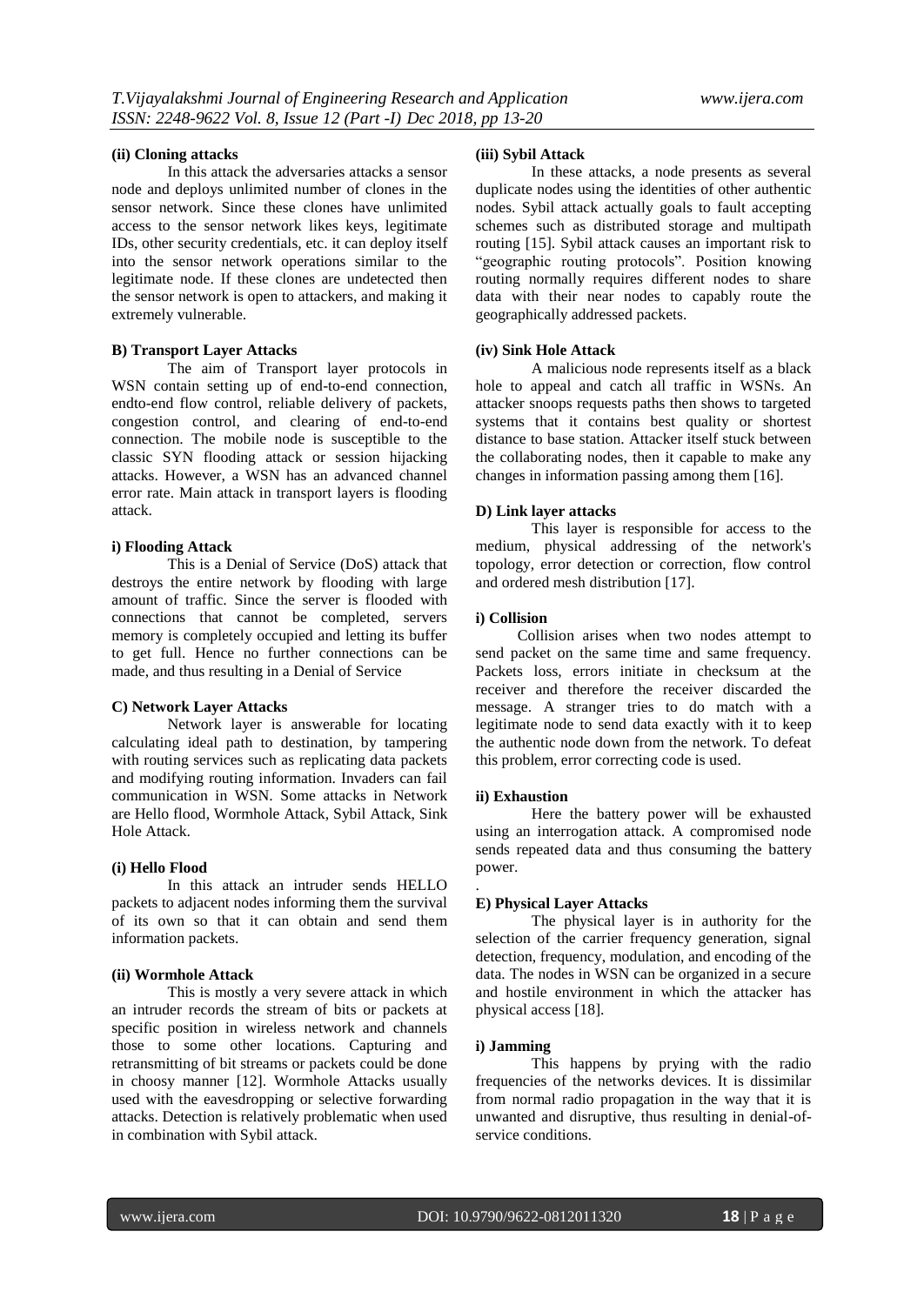## **ii) Tampering**

Tampering is also called as node capturing where a node is compromised. Tampering happens by physically modifying or altering and destroying the sensors nodes.

| <b>Lavers</b>  | <b>Attacks</b>         |
|----------------|------------------------|
|                | DoS                    |
| Application    | Cloning                |
| Transport      | Flooding               |
|                | Hello flood            |
|                | <b>Wormhole Attack</b> |
| <b>Network</b> | Sybil Attack           |
|                | Sink Hole Attack       |
| Link layer     | Collision              |
|                | Exhaustion             |
|                | Jamming                |
| Physical       | Tampering              |

**Table 2. Security Attacks in WSN Layers**

Different types of attacks in WSN layers listed out in Table 2. DoS, Cloning in application layer, flooding in Transport layer, hello flood& wormhole attack in network, collision in Link layer and jamming in physical layer.

## **VI. CONCLUSION**

The privacy and security of data are the major issues concerning about the wireless sensor networks. Security threatening issue is one of the major drawbacks of communication system. Malicious or bad intruders are present everywhere and they will remain forever to gain success of their own by making this types of useful and important network defenseless or imperceptible. It is necessary to keep the system trustworthy and highly secured for outsiders. A few important steps should be maintained for uncompromised security of the network. DoS attack on WSN reduces the performance of the system. Special prevention techniques are required to deal with the DoS attacks in WSN. There are some approaches and techniques to prevent DoS attacks on the system. Future work is to propose cooperative immune system for wormhole attack with Sybil attack (DoS attack). This immune system is a security algorithm that detects and prevents the combination of Sybil attack with wormhole attack and it improves the accuracy of the system as well as provide authentication for each sensor node.

#### **REFERENCES**

[1]. L.Devi, Dr.S.P.Shantharajah, "A survey on Authenticationand SecurityMaintenance in Wireless Sensor Network", International Journal of Computer Science and Mobile Computing, Vol.4, Issue.5, pp. 53-70, 2015.

- [2]. Anju Bala, "Security Attacks and Challenges of Wireless Sensor Network", International Journal of Scientific Research in Computer Science, Engineering and Information Technology, Vol.3, Issue 1, ISSN: 2456-3307 2018.
- [3]. Waltenegus Dargie and Christian Poellabauer, "Fundamentals of Wireless Sensor Networks", Wiley Series on WirelessCommunicaions and Mobile Computing. pp. 268, 2010.
- [4]. Al-Sakib Khan Pathan, Hyung-Woo Lee and ChoongSeon Hong, "Security in Wireless Sensor Networks: Issues and Chaallenges", ICACT Transactions on Advanced Communications Technology, pp: 1043-1048, 2006.
- [5]. Mohammad Hossain, UmmeMuslima and Humayra Islam, "Security analysis of wireless Sensor Network A Literature Review", Journal of Multidisciplinary Engineering Science and Technology, Vol. 2, Issue 1, ISSN: 3159- 0040, 2015.
- [6]. Mohit Saxena, "Security in Wireless Sensor Networks - A Layer Based Classification", Cerias Tech Report, 2007.
- [7]. Syverson, Paul " A taxonomy of replay attacks [cryptographic protocols]", Computer Security Foundations Workshop VII, Proceedings. IEEE, 1994.
- [8]. Das and ManikLal, "Two-factor user authentication in wireless sensor networks", IEEE Transactions on Wireless Communications, pp. 1086-1090, 2009.
- [9]. Zhu and Wen Tao "Detecting node replication attacks in wireless sensor networks: a survey" Journal of Network and Computer Applications, pp. 1022-1034, 2009.
- [10]. Hu, Yih-Chun, Adrian Perrig, and David B. Johnson,"Rushing attacks and defense in wireless ad hoc network routing protocols", Proceedings of the 2nd ACM workshop on Wireless security, 2003.
- [11]. Beddoe, Marshall A., and KowsikGuruswamy, "Modification of messages for analyzing the security of communication protocols and channels", U.S. Patent No. 8, 2013.
- [12]. Damandeep Karu and Parminder Singh, "Various OSI Layer Attacks and Counter measure to Enhance the Performance of WSNs during Wromhole Attack", International Journal on Network Security, Vol.5, No.1, 2014.
- [13]. Mohamed-LamineMessai, "Classification of Attacks in Wireless Sensor Networks", International Congress on telecommunication, pp. 23-24,2014.